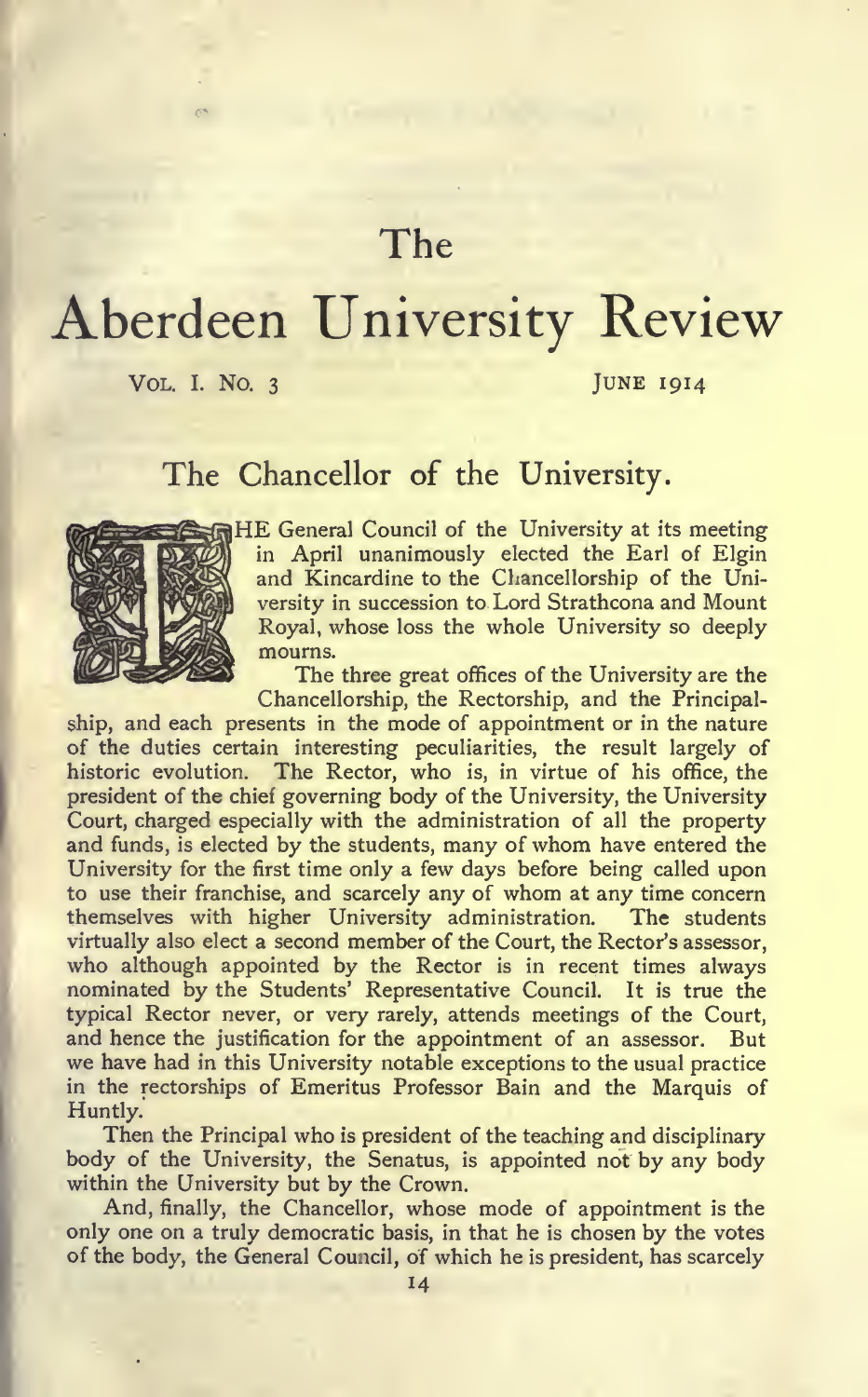ever been known, except at his inauguration, to preside at meetings of the Council, and is more usually associated—although in Aberdeen only on rare occasions—with the ceremonial conferring of degrees, which the Senatus has the sole power to give or withhold.

But who among us will venture to say that these anomalies prevent our attaining a wonderfully congruous whole, or that they have embarrassed the efficiency of University administration? Most of us, indeed, view sympathetically these chequered arrangements, as evi dence of the ancient lineage of our Scottish Universities, just as we look with an interested and fascinated eye on the mixed architecture of an ancient cathedral.

In choosing Lord Elgin for Chancellor the Council has followed the unbroken custom of the University in electing to its highest office a peer of the realm, if we except the earlier Chancellors of King's College and University who were bishops, although the first of these were presumably spiritual peers. Most of the members of the Council have lived under three Chancellors, including Lord Elgin-and very few under more, as the late Duke of Richmond and Gordon held office for the long period of forty-two years. And it is a curious fact that all three, the Duke, Lord Strathcona, and Lord Elgin, are associated with the county of Elgin. The Scottish seat of the Duke is in the county, Lord Strathcona was born in it, and Lord Elgin derives his chief title from it.

As the association of the Elgin family, except in name, with the county is not well known in Aberdeen, and as the people of the North have a traditional liking for genealogical inquiries, it may be of in terest to state that the Elgin family, who trace their descent back to Thomas de Bruys of Clackmannan, who died before 1348, and is believed to have been a kinsman of the Royal Bruces, were first brought into association with Elgin in 1583. In that year, Edward Bruce, second son of Edward Bruce of Blairhall and Easter Kennet in Clackmannan, and grandson of Sir David Bruce of Clackmannan, received from King James VI a grant of the temporalities of the dissolved Abbey of Kinloss, in the county of Elgin, with the position of Commendator of Kinloss, and the seat in Parliament previously held by the mitred Abbot. He was <sup>a</sup> distinguished lawyer, became a Lord of Session, accompanied his Sovereign to England, from whom he received numerous favours, was appointed Master of the Rolls, received the Hon. M.A. of Oxford, and is buried in the Rolls Chapel, Chancery Lane. Extensive grants of land in England were made to him by the King. In 1600-1 he was created Lord Kinloss, and subsequently, in 1604, Baron Bruce of Kinloss. The former title later on went through a female to the Dukes of Buckingham and Chandos, while the latter title, descending in the male line, is still held by the Earls of Elgin.

The first Lord Kinloss was succeeded in his estates and titles by his son Edward, who, dying unmarried, was succeeded by his brother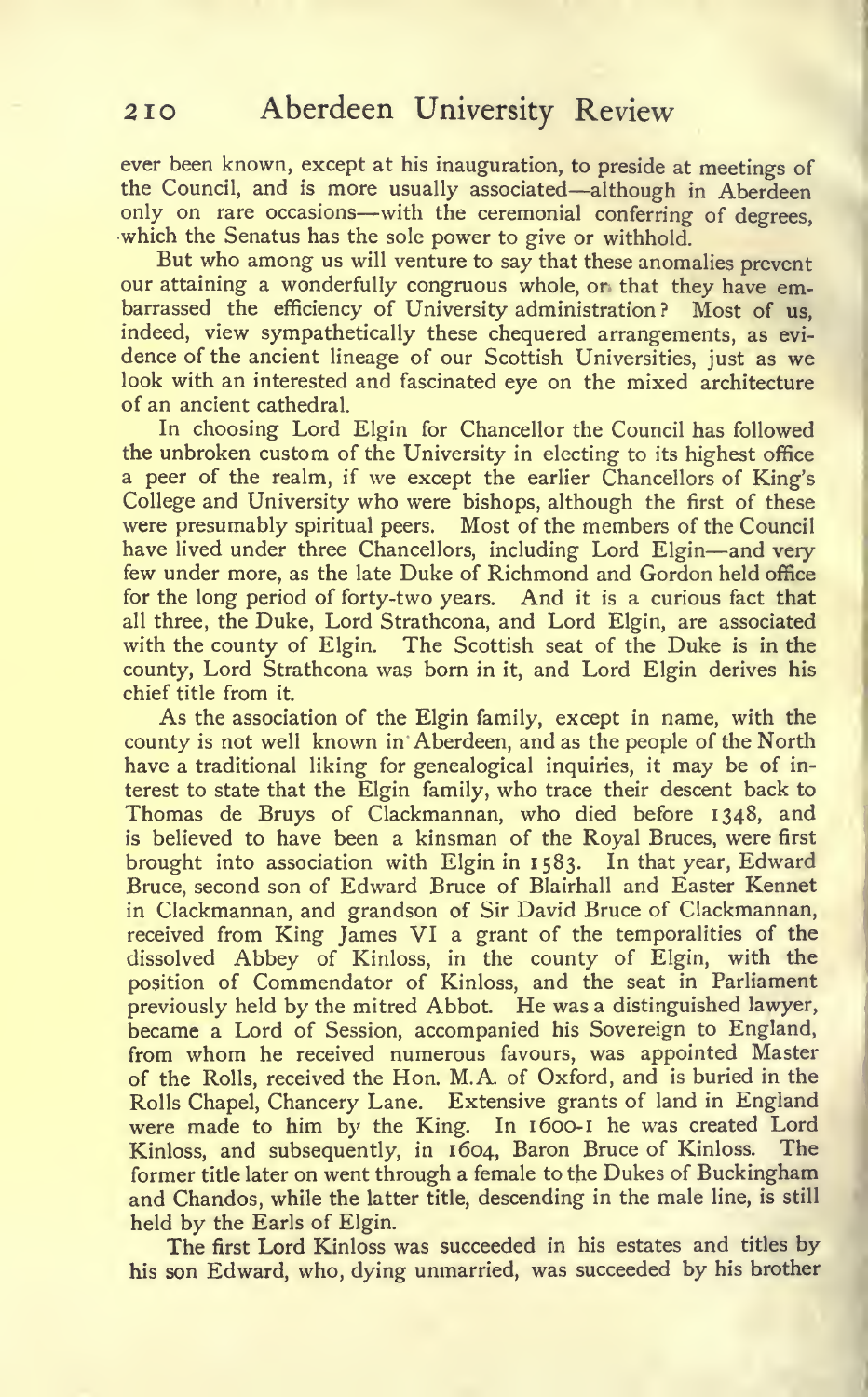Thomas. Thomas was closely attached to the Royal family, and had bestowed on him in 1633 by Charles <sup>I</sup> the dignity of Earl of Elgin in the peerage of Scotland. He appears to have sold the Kinloss estates to Brodie of Lethen. The estates of Cothill and Collestoune in Aberdeenshire also belonged at this time to the Bruce family.

The Bruces warmly espoused the cause of the Stuarts, and shortly after the Restoration, Robert the second Earl of Elgin was granted, besides other dignities, the Earldom of Ailesbury, in the peerage of England. This Earldom later became extinct through failure of direct heirs, but was subsequently revived in favour of one of the Bruce family, and raised after a time to a Marquisate.

Charles, the fourth Earl of Elgin, died in 1747. Walpole says of him he was offered, but declined, a Dukedom shortly before his death. One of his daughters married the third Duke of Richmond ; and a grandniece became the wife of Prince Charles Edward, the young Chevalier. As he left no son, the Earldom of Elgin and the Barony of Bruce of Kinloss devolved on Charles Bruce of Broomhall, ninth Earl of Kincardine, a descendant of Sir George Bruce of Carnock who was a younger brother of the first Lord Kinloss.

It is interesting to note that David Bruce of Green, a younger brother of the father of Lord Kinloss and Sir George, is an ancestor of the Bruces of Kennet, now represented by Lord Balfour of Burleigh, Chancellor of St. Andrews University, and that Sir George took for wife a daughter of Archibald Primrose of Burnbrae, an ancestor of Lord Rosebery, Chancellor of the University of Glasgow. Thus the ancestral blood streams of three of the present Scottish University Chancellors may be said to have mingled in the early part of the seventeenth century.

It is almost unnecessary to say that the Earldom of Kincardine has no association with the Kincardine that borders the Dee, although the suggestion of an association appears to be strengthened by the fact that the minor dignity of Baron Bruce of Torry was conferred along with the Earldom. Both titles relate to the Kincardine and Torry that lie by the Forth. The Earldom and the Barony were created by Charles <sup>I</sup> in 1647 in favour of Sir Edward Bruce of Carnock, a grandson of Sir George Bruce of Carnock. The Bruces of Carnock like the Bruces of Kinloss were strong supporters of the Stuarts. The second Earl held high office under Charles II. Burnet, in the " History of His Own Time," says of him that " he was the wisest and worthiest man of his country," but quaintly adds "and fit for governing any affairs but his own, which he by a wrong turn and by his love for the public neglected to his ruin". But the Earl had impoverished his estates in support of the Stuart king for whom the strongly Whiggish Bishop had no love.

On the death, in 1705, of the third Earl without issue, the Earldom passed to the Bruces of Broomhall, who, as already stated, were also descended from Sir George Bruce of Carnock. Thus, within a space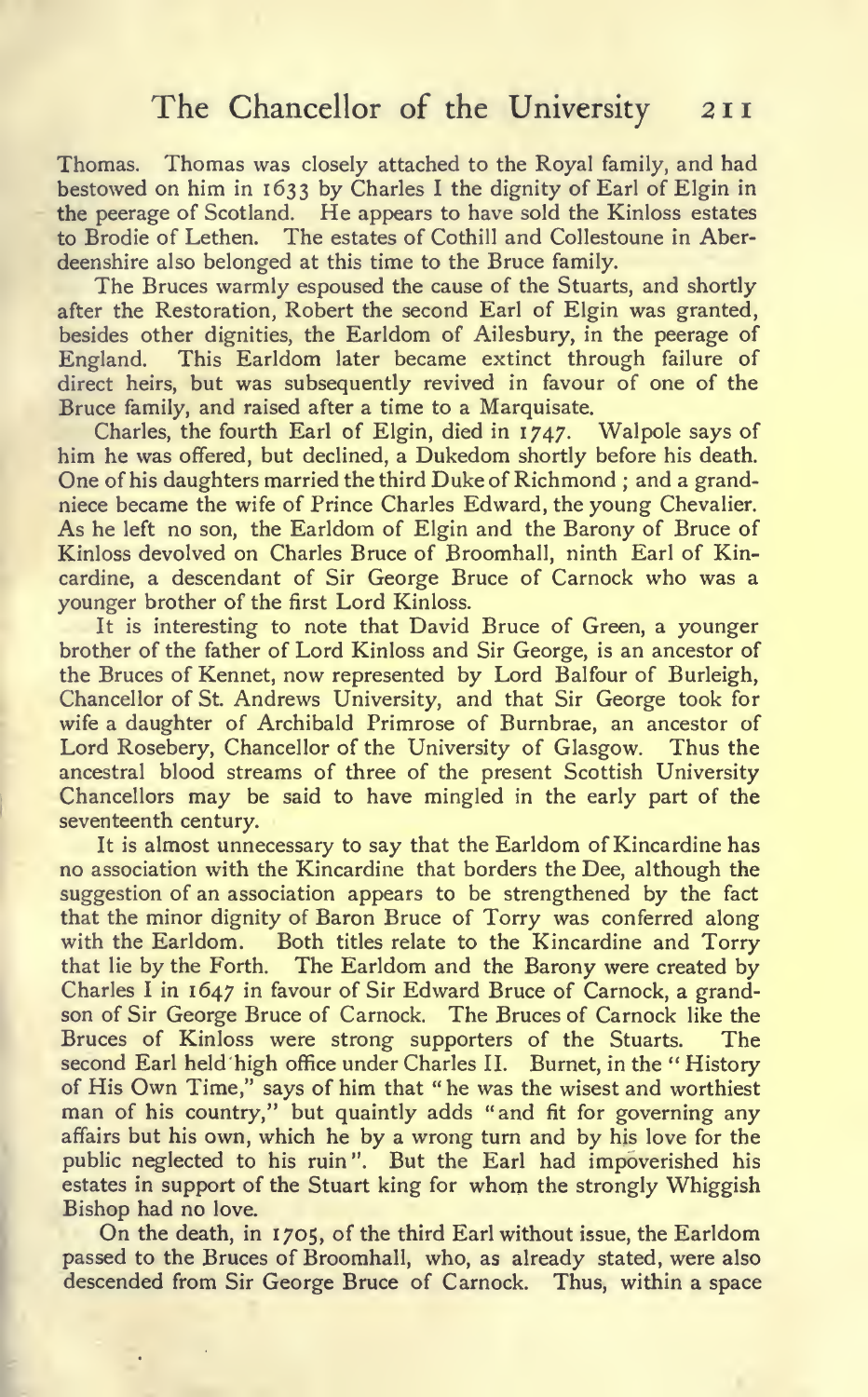of about forty years, the Broomhall family succeeded to the two Earldoms of Kincardine and Elgin. The present Lord Elgin is the lineal descendant of this family ; and Broomhall remains to this day the chief seat of the Earls of Elgin and Kincardine. The present Earl has for many years leased for his autumn quarters Dunphail in Upper Elginshire which came into possession of Lord Elgin's father through his first wife, the heiress of the Bruces of Dunphail, but which descended to <sup>a</sup> daughter—<sup>a</sup> half-sister of Lord Elgin—who married Lord Thurlow.

Several members of the Elgin and Kincardine families, as has already in part been indicated, were men of considerable note. Sir George Bruce of Carnock, whose name has repeatedly been mentioned, was a man of exceptional ability and enterprise. He was one of the first to undertake in Scotland the mining of coal on a large scale. It is of his mines, which were carried under the Forth, that the well-known story is told regarding the terror of King James VI, on momentarily suspecting treachery in his host, when on a visit to the mines he was brought up through a shaft in a small islet in the Forth, convenient for shipment of the coal. Sir George enjoyed the esteem of the King, by whom he was knighted and was made <sup>a</sup> Lord of the Privy Council and Exchequer. He was also appointed one of the Commissioners to treat of a Union with England.

Passing over a number of distinguished members of the families between the time of Sir George and the present Earl, <sup>I</sup> would wish only to recall briefly the great public services of the grandfather and father of our Chancellor.

Lord Elgin's grandfather, the seventh Earl of Elgin, was Ambassador successively to the Netherlands, to Prussia and to Turkey. It was while in Turkey that, as an intense lover of Greek Art, and anxi ous for the preservation of some of its finest remains from complete neglect and apparent gradual dissolution, he obtained leave of the Sultan first to sketch and measure and make casts of the world-famous marble sculptures of the Parthenon, and subsequently to remove a considerable proportion of these and other Greek sculptures to England. As if the gods of the ancient Greeks were incensed at the removal, the vessel in which the marbles had been shipped was wrecked, and sank off the island of Cerigo, and there the marbles lay for three years before the exact position of the wrecked ship was located and the marbles recovered and transhipped to this country. A somewhat similar fate, it will be remembered, befell the attempt, also eventually successful, on the part of Sir Erasmus Wilson, the founder of the Chair of Pathology in the University, to bring the obelisk, known as Cleopatra's Needle, from the plains of Egypt to the banks of the Thames. The Elgin marbles, now housed in the British Museum, constitute one of the greatest Art treasures of our nation, and are a perennial source of inspiration to all lovers of art. It is said that although the sculptures were purchased for the Museum at <sup>a</sup> cost of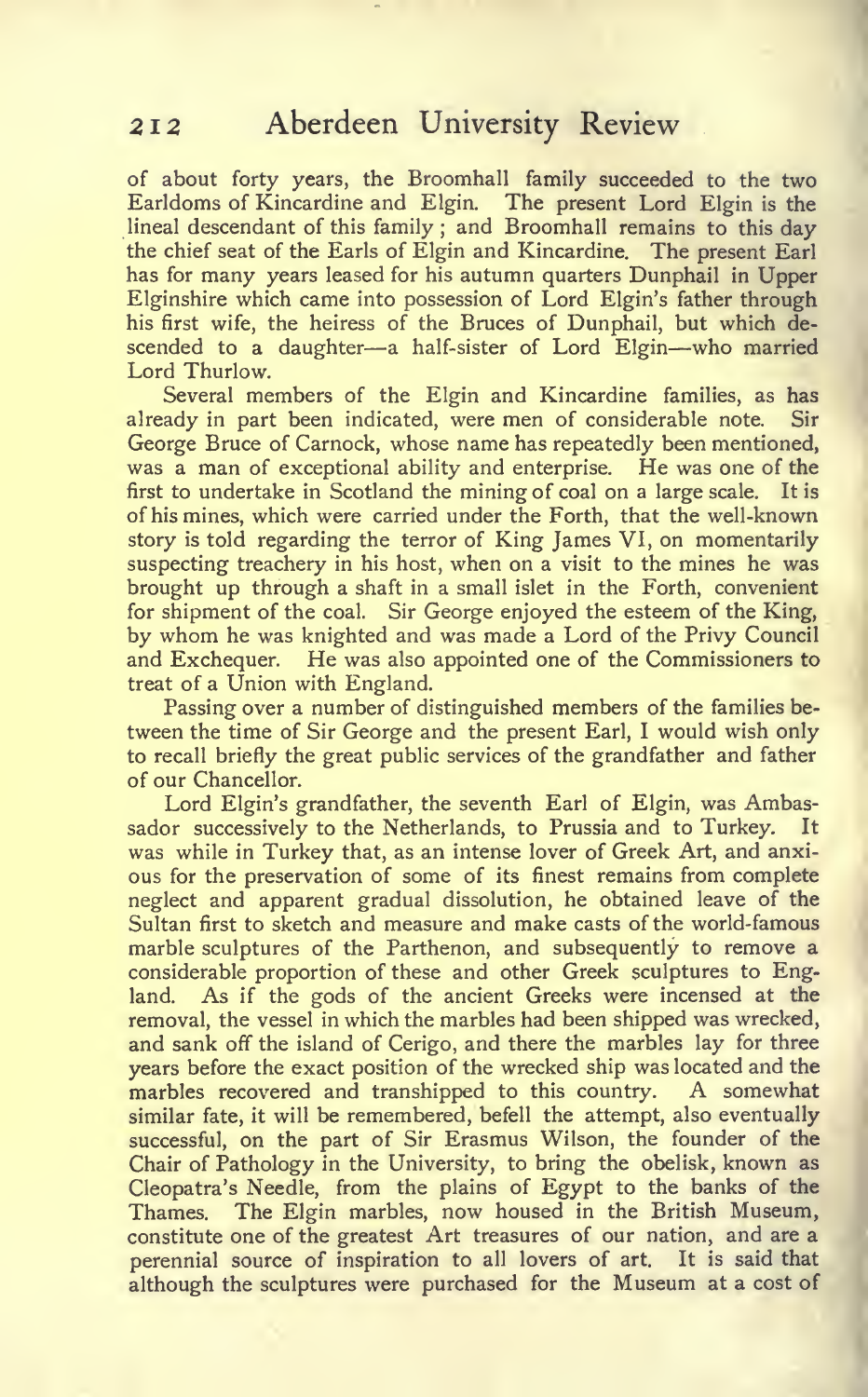about  $f_3$ 35,000, this sum amounted to less than half the expenditure of Lord Elgin on his researches in Greece and on the collection and transport of the sculptures.

The eighth Earl, father of the Chancellor, had a distinguished Oxford career, winning a first class in classics, and became one of the most capable diplomatists and administrators of his time. He began his public career as Governor of Jamaica and ended it as Governor-General of India, where he died in 1863. He had also been Governor-General of Canada, in which country the Chancellor was born in 1849, and he was Envoy and Plenipotentiary to China and Japan at a critical time in the relations of the West with the Far East. He acquired great distinction in all the high offices that he filled, and rendered in valuable service to the commerce and prestige of the Empire in the treaty which he arranged with China and Japan and in the reciprocity treaty between Canada and the United States. He received several honours, including a peerage of the United Kingdom under the title of Baron Elgin of Elgin.

But great as have been the public services of many of the present Lord Elgin's forebears, none has had a more impressive record than Lord Elgin himself. There are few men in public life who have rendered larger or more useful service to his country than Lord Elgin has done in his characteristically unostentatious way. Following the traditions of his family on both sides of the house—for on the maternal side he is <sup>a</sup> grandson of the first Earl of Durham, one of the most sagacious and far-seeing of the earlier Governors of British North America—Lord Elgin has taken a prominent part in the government and administration of our dependencies and colonies as well as in the affairs of the mother country. And it seems not inappropriate that the University of Aberdeen—which, in proportion to its size, has perhaps sent more of its most gifted sons into the service of our outer Empire than any other Scottish University—should continue to have for its Chancellor, as it had in a very special manner in Lord Strathcona, one who has been so intimately identified with British administration beyond the seas.

Apart from local administrative work, in which he has always taken a leading part. Lord Elgin began his wider public service with his entry to the Ministry of Mr. Gladstone in 1886 as Treasurer of the Household and First Commissioner of Works. He exhibited in these offices, as in his own county of Fife, such conspicuous administrative capacity that in 1894 he was invited to occupy the highest governing post to which a subject of the Sovereign may aspire—the Viceroyalty<br>of India. This invitation must have been particularly pleasing to Lord This invitation must have been particularly pleasing to Lord Elgin, as in accepting it he was entering a post which as already stated had previously been held by his father. This was a unique distinction, for, so far as <sup>I</sup> know, there is no other instance of father and son acting as Viceroy of India.

The five years of Lord Elgin's Viceroyalty covered a period of exceptional turmoil and distress in the affairs of our great Eastern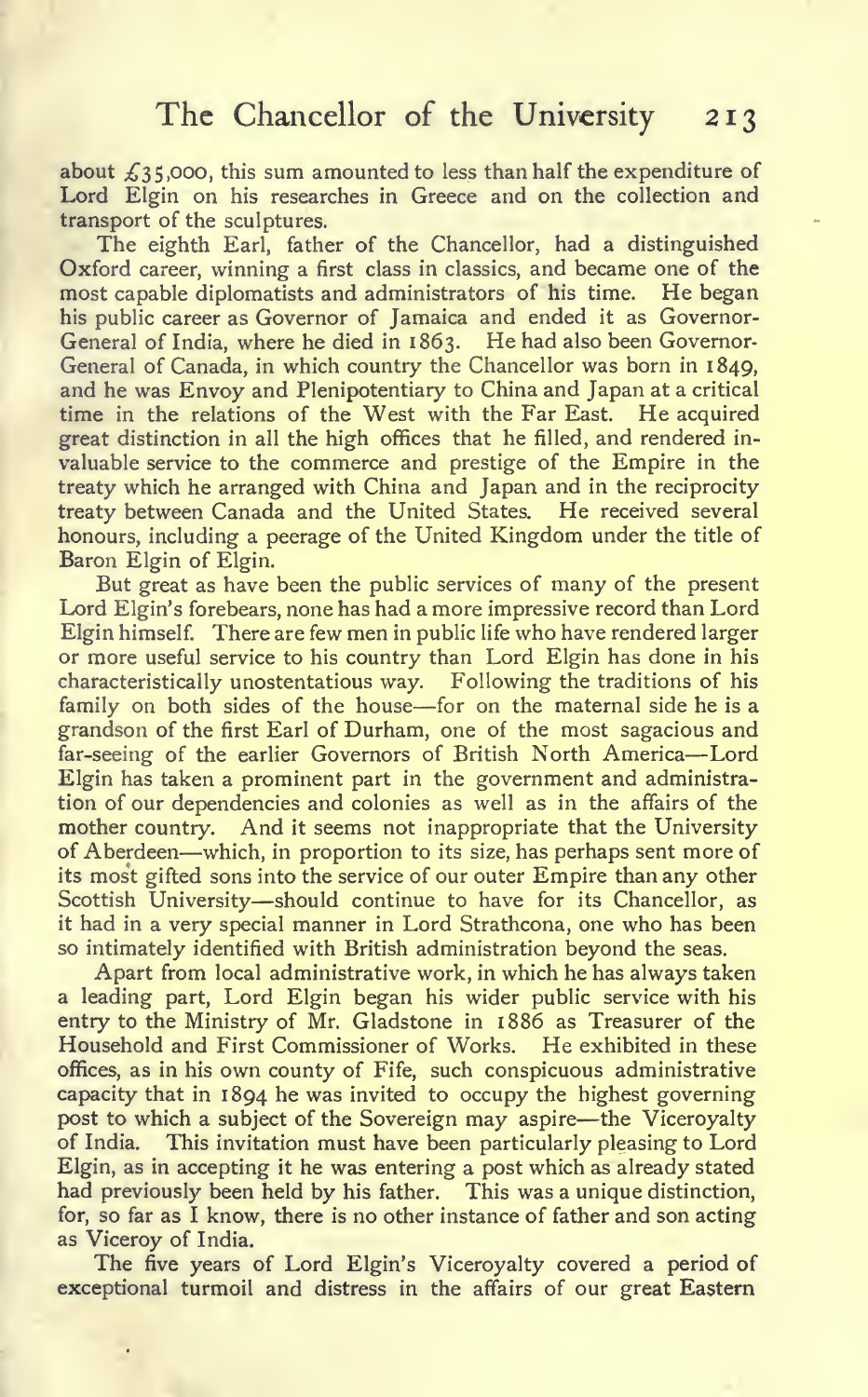Empire, He had scarcely reached India when grave troubles arose among the restless tribes of the North-West Frontier which necessitated a brief but arduous campaign in almost pathless mountains for the relief of Chitral. A year later, the insurrection broke out afresh and involved the whole of the North-West Frontier. Before the insurgent tribes were finally subdued in 1898, it had been necessary to put into the field a larger army than had been mobilized at any time in India since the Mutiny. It was in these campaigns, and notably on the heights of Dargai, that the Gordon Highlanders brought fresh glory to the regiment in deeds that still thrill us with their recollection. Following the lead of General Wade in the final pacification of our own Highlands, Lord Elgin's Government was insistent on the construction of good roads. Properly constructed roads were made through the chief mountain passes and the principal valleys, so as to facilitate future military operations, should they unhappily ever become necessary. The campaigns during Lord Elgin's reign effected complete submission of the tribes, and have been amply justified by the period of practically unbroken peace with which they have been followed on the North-West Frontier.

But almost greater anxieties befell the Viceroy in the sudden out burst of plague in the Bombay Presidency in <sup>1</sup> <sup>896</sup>—the first visitation of this dreaded disease in India for a long series of years. The deaths were in a short time numbered by hundreds of thousands, and within a few years amounted even to millions. The outbreak was tackled with great promptitude. The highest medical and sanitary skill was made available, and an important Scientific Commission was appointed. But although the most enlightened and strenuous precautions were taken, such were the difficulties of coping with a disease so insidious in its methods of spread that it was not until after some years that the epidemic showed signs of abating. The difficulties were enor mously increased by the resistance of the natives to sanitary measures, due to the prejudices of custom and caste and religion. But in spite of these difficulties it may be said that it was under Lord Elgin's Viceroyalty that the Indian native learned his first extensive lesson on the character and virtues of Western sanitary measures.

But Lord Elgin had to cope not only with war and pestilence. He had also to face the third great traditional enemy of the human race<br>—famine. A great drought in 1896 was followed by a widespread shortage of crops, and by a famine which in a few months affected more or less 65,000,000 persons. The enormous mortality that would in ordinary course have followed was largely prevented by the vigorous organization by Lord Elgin of relief operations, which mainly took the excellent form of wages for labour on public relief works, such as irrigation works. The relief was thus made to assist in providing a remedy against the causes of future famines.

These were not the whole of Lord Elgin's difficulties and services. It fell to him to undertake the anxious task of establishing the cur-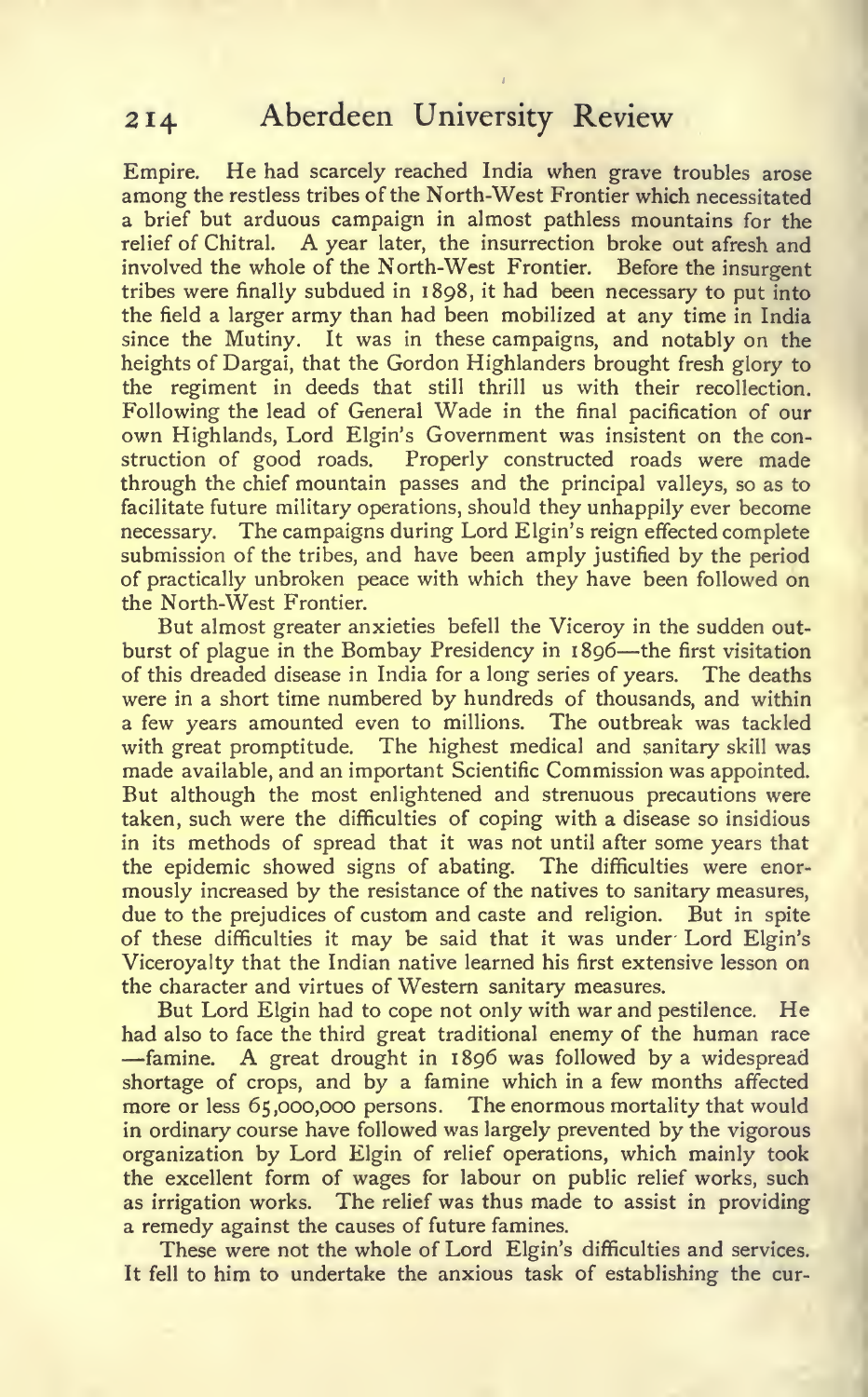rency of India on a fixed gold basis. This he successfully accomplished. For purposes of revenue the question of certain very important and debatable tariff changes had also to be faced, amid great opposition, but was solved with such wisdom that the settlement Lord Elgin achieved has endured to this day.

Amid all the grave distractions to smooth government and the progress of public works, it redounds to the credit of Lord Elgin that no less than 5,000 miles of new railways were constructed in India during his tenure of office.

It is not surprising that at a great banquet in Calcutta given in his honour on the termination of his Viceroyalty, when, along with an almost extravagant praise of his services, the " tremendous trials and overwhelming anxieties " of his reign were recalled. Lord Elgin expressed doubts as to his having the courage to undertake the duties of his great office when it was offered to him, could he have foreseen the difficulties that were to beset him. But he modestly expressed the hope that he might have deserved the epitaph on the simple tombstone of Henry Lawrence at Lucknow that " he tried to do his duty ". He did this, and more. Members of all parties bore, at the close of his tenure of office, generous testimony to the great value of his services. As one responsible writer put it, "he had justified the highest expectations, and had made a reputation as a wise administrator and an able statesman which had far surpassed the highest hopes". In spite of the succession of grave misfortunes which by the hand of Providence befell India during his Viceroyalty, Lord Elgin left India so improved in its finances and trade that Sir James Westland, the Financial Member of the Council of the Governor-General—one of the many distinguished alumni and graduates of this University who have held high posts in the Government of India—was able, in presenting the last budget of Lord Elgin's Government, to claim that with the exception of the United Kingdom no other country in the Old World could show an equally favourable result.

Lord Elgin's next period of service to our Over-seas Dominions was as Secretary of State for the Colonies in the Ministry of Sir Henry Campbell-Bannerman. He held this office from 1905 to 1908. Here also he had several difficult tasks to face. Important questions of government and of Asiatic labour in South Africa required solution. One of the earliest acts of his administration was the granting of a constitution and responsible government to the recently conquered Colonies of the Transvaal and the Orange River. This was severely criticised by the opposition in Parliament, but few now doubt its wisdom. It served to reconcile the Dutch population of these two Colonies to the incorporation of the territories in the British Empire and paved the way for the subsequent Union of the South African States.

It was during Lord Elgin's Secretaryship that the Colonial Conference of 1907 was held, at which several important resolutions re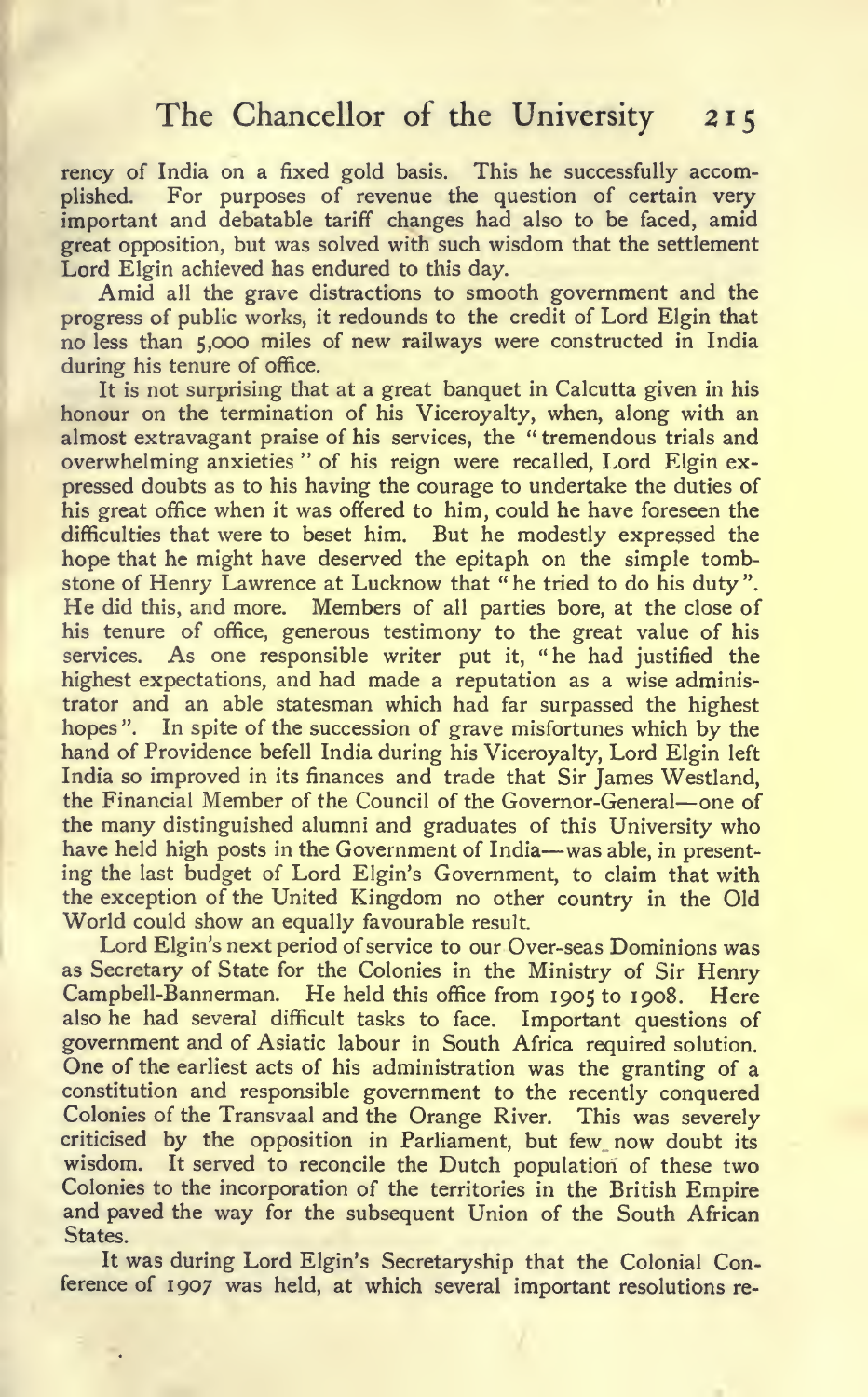garding imperial defence and other matters of imperial interest were passed. Arrangements were also made for having an Imperial Conference every four years, and the foundations were thus laid for an Imperial Council in which all parts of the British Empire might ultimately be represented.

Lord Elgin also carried through Parliament important legislation regarding the Constitution of the Australian States, and the financial relations of the Dominion of Canada with the Provinces of Canada. Long-standing difficulties with the United States in relation to Newfoundland were likewise dealt with, and were finally and satisfactorily settled ; and sources of friction between this country and France in regard to the New Hebrides were removed. Altogether Lord Elgin's services to the Colonies were not unlike those to India. They were required in matters of great delicacy and difficulty, and were rendered with courage and wisdom.

Lord Elgin, although a prominent member of the Liberal Party, is of too open and judicial a mind to have ever been a political partisan. It was a distinct tribute to this quality, and to his proved faculty for dealing with difficult questions, that he was appointed by a Conservative Government Chairman of the Royal Commission to inquire into grave allegations regarding certain of the officers of the South African Army in relation to war stores.

It was also a Conservative Government that invited Lord Elgin in 1904 to act as Chairman of the small but important Royal Commission that was charged with the difficult and invidious task of determining the extent to which the small remnant of the Free Church that refused to enter the Union of the Free and United Presbyterian Churches was in a position to carry out the trusts and make use of the property devolving on it under the momentous and much criticised decision of the House of Lords. The Commission performed its duties with great expedition and with marked impartiality. Parliament adopted its recommendations and appointed an Executive Commission, again with Lord Elgin as Chairman, to carry them into effect. The great battle over the Church property is now, for many of us, an almost forgotten tale—so rapidly does time dull the public memory of even stirring national events.

But it is mainly in connexion with his services to the Scottish Universities that some of us have had an opportunity of personal contact with Lord Elgin and his work.

He was one of the youngest members of the Commission appointed under the Universities (Scotland) Act, 1889, of which his friend. Lord Kinnear, who has been his colleague in several public bodies, was Chairman. Although the labours of the Commission were not completed until 1900, and extended therefore over the five years during which Lord Elgin was Viceroy of India, the more weighty part of the duties of the Commission had been carried through in the four years preceding his departure for the East. The principal graduation ordin-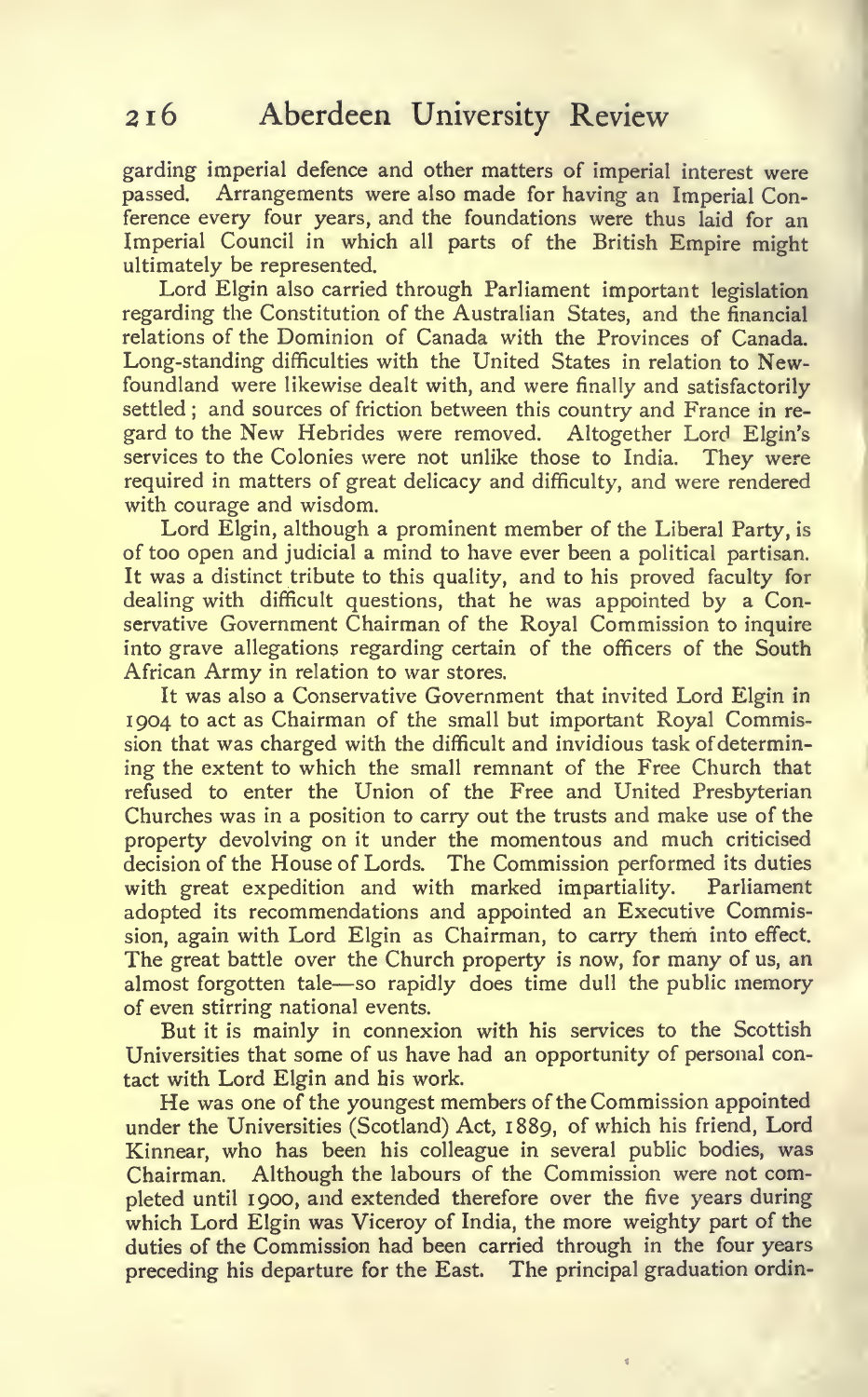#### The Chancellor of the University 217

ances had been issued, a preliminary examination had been made obligatory for all graduation curricula, women had been granted the right of graduation, and the finance ordinances had been settled. Lord Elgin bore his share in the epoch-making changes embraced in these ordinances, and obtained an insight into the constitution and workings of the Scottish Universities system that gave special point to his subsequent services to the Universities as Chairman of the Carnegie Trust and as Chairman of the recent Departmental Committee appointed by the Treasury to inquire into the need in the Scottish Universities for additional assistance from the Government.

It has been my privilege to represent the University of Aberdeen on the Carnegie Trust since its foundation in 1901, and <sup>I</sup> can say with some knowledge that next to giving the money, the best thing that Mr. Carnegie did was to obtain the consent of Lord Elgin to act as Chairman of the Trust and of its Executive Committee. Lord Elgin's chairmanship has been an unqualified success.

He came to the work with <sup>a</sup> highly cultured mind, but without noticeable prepossession in favour of one form of academic culture rather than another. He has held the balance evenly between all the various educational purposes to which the funds of the Trust are applicable. His extreme fairness and impartiality have been equally conspicuous in dealing with the claims of the different Universities. It is not possible to conceive of any one who could have more safely and justly guided the Committee in the delicate matter of adjudicating upon the various claims. Special pleadings by the representatives of special interests have never influenced him unless they were based on indisputable facts. Along with a readiness to listen to all sides, he has shown a quickness of judgment and a capacity for organization that proved of great practical value, especially at the commencement of the work of the Trust, when the administration of the income from Mr. Carnegie's unprecedented endowment of  $f_1$ ,000,000 had to be arranged and regulated within a brief time. The Trust has had in its Chairman the benefit of a mind not only naturally apt for administration but trained and whetted by large experience in the highest spheres of public work.

This is not the occasion to discuss the policy of the Carnegie Trust. The Trust has not found it possible in every matter to take its own views. It has necessarily been restrained by the terms of its foundation, wide and generous as those terms are, and were intended to be. There is, however, <sup>I</sup> think, agreement in all quarters that although some alterations in the method of dealing with the payments to students might possibly be made with advantage—the question is admittedly difficult—the administration of the Trust under Lord Elgin's leadership has, independently of the great pecuniary assistance rendered to students, been of the very greatest benefit to the four Scottish Universities, in enabling them to extend their teaching accommodation, to enrich greatly the equipment of their laboratories and libraries, and to make